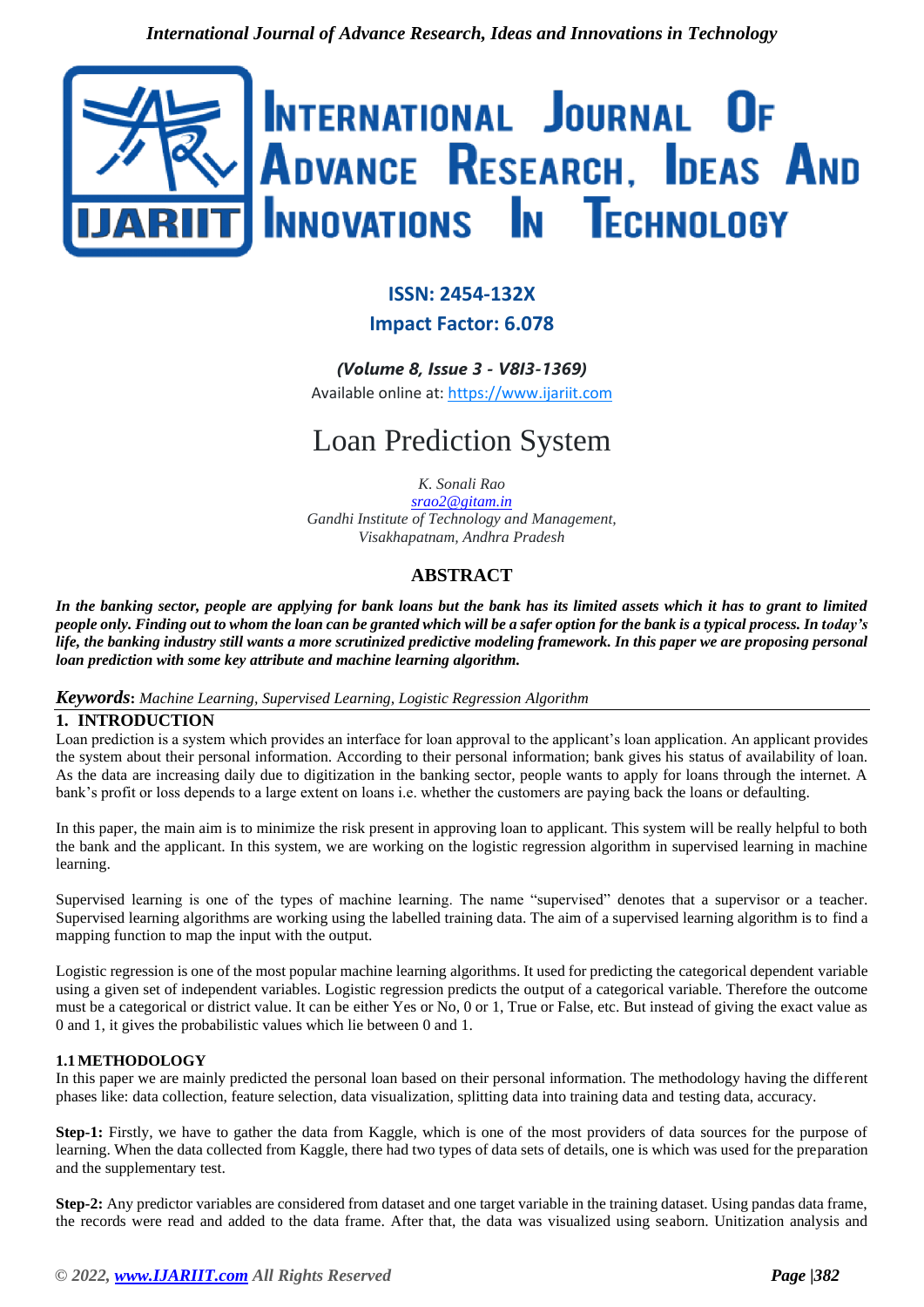#### *International Journal of Advance Research, Ideas and Innovations in Technology*

mathematics analysis are being implemented. Unitization analysis is the simple form of analyzing information where analysis of every variable done separately. Mathematics analysis is used for analyzing data with two variables.



**FIG: Architecture Diagram**



#### **2. CONCLUSION**

Loan prediction using machine learning process helps us to predict the loan based on applicants personal information. There are many algorithms to predict the loan. Some of the algorithms are Decision Tree, KNN, Random Forest, XGBoost. But even though we have many algorithms correct prediction is necessary to detect the loan so that necessary precautions can be taken by the individual and incorrect prediction might leads to consequences for the individual.

In order to predict correctly the particular algorithm needs to be accurate and hence we can have a better performance on predicting the result. Logistic regression is one of the algorithms with good accuracy of 78% and can be a good algorithm that would be able to predict loan more effectively than other algorithms.

#### **3. ACKNOWLEDGEMENT**

First and foremost I would like to thank the almighty who always showers his blessing and gives me opportunity to do all good work, without his will it would not have been possible. I sincerely thank the Department of Computer Science for providing me good platform and necessary facilities.

I express my thanks to **Prof. M. Saratchandra Babu**, our respected principal for the facilities provided by him throughout the course.

I would like to thank our respected **Head of the Department Dr. T. Uma Devi, Associate Professor** for giving me such a wonderful opportunity to expand my knowledge for my own branch.